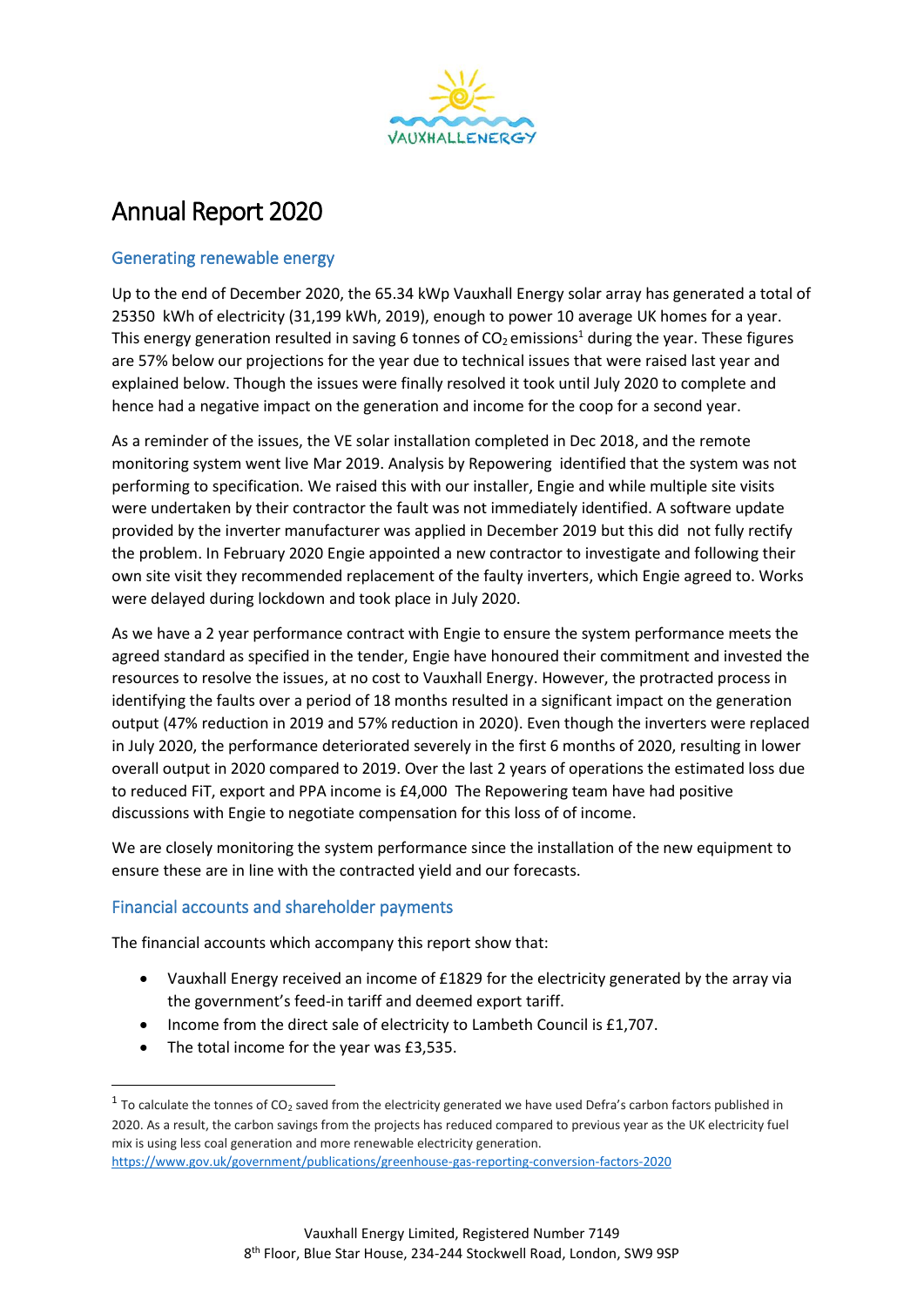

• The operating costs for the year is £587 that is lower than expected. We have a maintenance contract with Repowering for £1,000 per annum that includes maintaining the asset alongside shareholder administration and reporting. To support Vauxhall Energy, Repowering will invoice for this service only if the loss of income is recovered through our contractors.

The technical issues highlighted in the section above has resulted in Vauxhall Energy receiving 60% of its projected income resulting in an overall loss of £971 for the year. However, the technical issues are resolved and we are confident that we will be able to recover the loss of income (estimated £4,000).

In reviewing our performance data and income we noted that we were under paid for our generation income in 2019 and are following up with Good Energy to clarify the data and payment. Moving forward the finances should be in line with our projections.

The Directors propose

- that an interest rate of 3% (£1,513) is paid on the share capital of £50,441
- £100 is set aside for the Community Fund
- This year no capital repayments will be made due to the loss made in the year and cash flow constraints.

For the year, £306 has been donated to the Community Fund by shareholders who have waived their 2020 interest payments to benefit the Community. At the end of the year, the Community Fund stands at £789. The Directors propose that the coop builds a minimum community fund of £1,500 before distributing/ spending on project activities.

#### Our partner Repowering London

Vauxhall Energy is proud to be part of the Repowering family of energy co-ops. In 2020 the Repowering co-ops have collectively:

In 2020 the Repowering co-ops have collectively:

- Installed 200 kWp of solar generating capacity that includes 62 kWp on Elmgreen School as part of Lambeth Community Solar and 138kWp on the Westway Sports Centre as part of North Kensington Community Energy. The Westway Sports Centre represents our larget installation to date.
- Saved 144 tones of  $CO<sub>2</sub>$  from being emitted in the atmosphere
- The NKCE share offer raise for the Westway Sports Centre has taken our cumulative fundraising total to £706,000
- Provided employment to 2 locally rooted community champions in Lambeth
- Supported an empowered network of 45 volunteers and 677 investor members
- Engaged 100 children, 176 young people through workshops and assemblies
- Supported 32 residents through direct one to one energy advice saving £4,242 on their electricity bills
- £5,000 of community funds were distributed to local groups to provide essential supplies of food and fuel vouchers to support residents through the pandemic
- Successfully installed a battery at Elmore House, Brixton Energy Solar 1. It is the first 'communal' battery to be installed in a block of flats in the UK, and the first where stored solar energy will be allocated on a virtual basis to residents